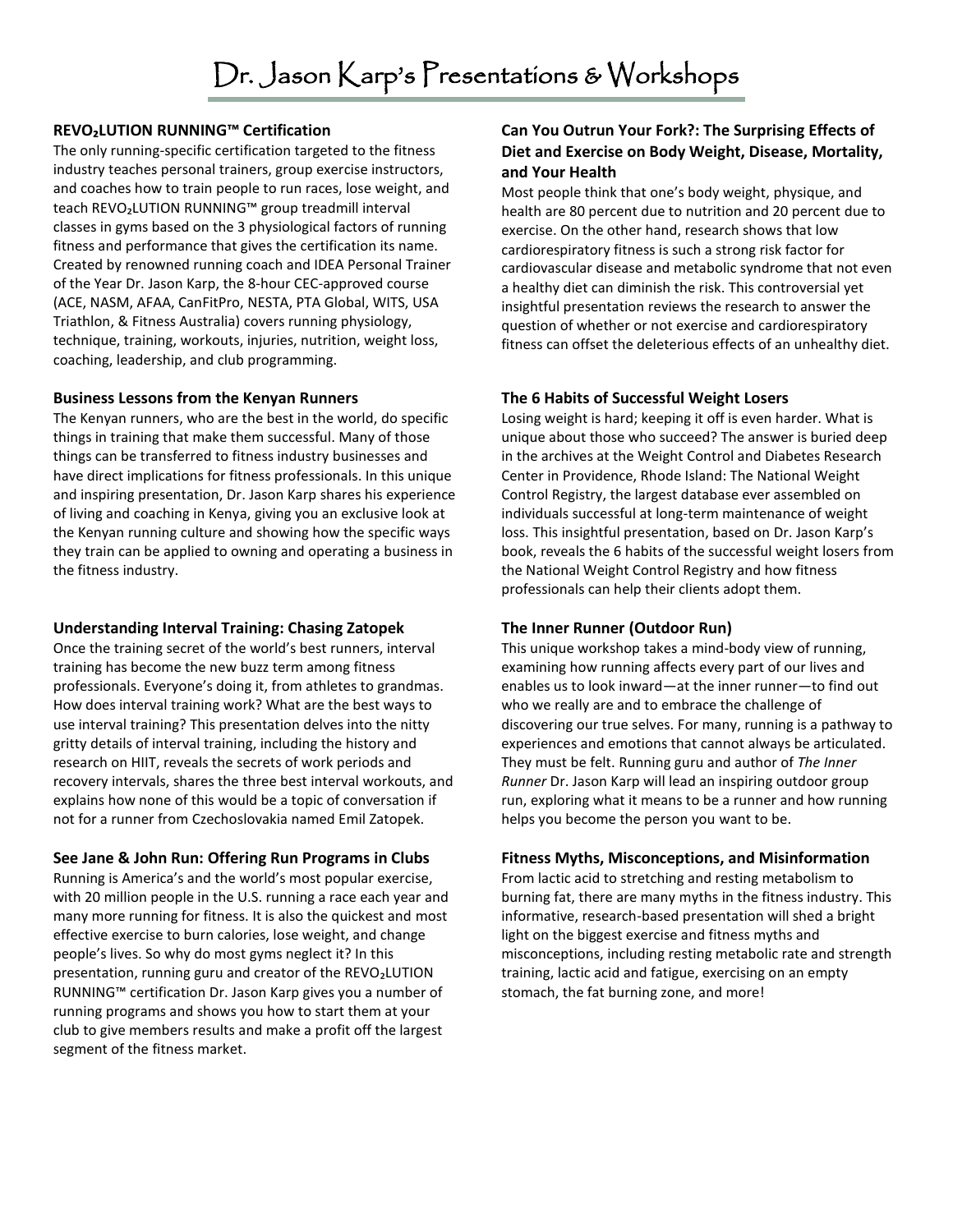#### **14-Minute Metabolic Workouts**

Want the most effective workouts in the shortest possible time? 14-Minute Metabolic Workouts is the solution to everyone's time problem, giving your clients great results in 14 minutes or less. In this creative session based on Dr. Karp's book, you'll experience a number of scientifically designed 14 minute metabolic workouts to use with your clients and develop new programming immediately!

#### **Running a Marathon For Dummies**

From the time the ancient Greek runner Pheidippides ran from Marathon to Athens to announce the Greeks' victory in the Battle of Marathon, humans have had a compelling interest with endurance. With hundreds of marathons in North America each year and more than half a million people running them, running a marathon is a big deal. This informative presentation based on Dr. Jason's book of the same name, will discuss the cardiovascular, muscular, and metabolic factors that influence marathon performance and then discuss how to best train all of those factors to successfully prepare for a marathon.

#### **Dr. Karp's Run-Fit Boot Camp**

Many boot camps are resistance training-based, using portable equipment or body weight exercises. Running burns more calories and makes you fitter than anything else. Experience a boot camp with America's running expert and leave with a list of running-based workouts, including running intervals, running and body-weight resistance exercise circuits, and hill sprints. If you want to be fit, you need to be RUN-FIT!

## **The Energy to Exercise**

We usually talk of energy in vague terms. "I don't have a lot of energy today," or "You can feel the energy in the room." But what really is energy? Where do we get the energy to move? How do we use it? How do we get more of it? This presentation reviews the different metabolic systems that give us energy and shows you how to train each one with different kinds of workouts.

## **The Resting Metabolic Rate Debate**

Many people are told that strength training adds muscle mass, increasing resting metabolic rate so they can burn more calories all day, which can help them lose weight. While scientific research has documented that metabolic rate is acutely elevated after a workout, resting metabolism is not chronically increased. This presentation reviews the research on the effects of aerobic exercise and strength training on resting metabolic rate to discover the truth about this complex issue. Leave with a deeper understanding of resting metabolism and how to educate your clients on its effects.

#### **Pursuing Passions**

When Jason Karp was 11 years old, he ran track. More than three decades later, he still runs every day, and created a business from that childhood passion. And now he shows you how to do that, too. Dr. Jason runs you through the steps of pursuing your passion so you can have the career of your dreams and stop looking forward to the weekend.

## **Running Technique**

Most people who run pay little or no attention to *how* they run. Proper running technique, including correct placement of the foot on the ground and efficient absorption of force at foot strike is the first step in becoming a runner. Learning how to run skillfully prevents injuries and enables runners to get more out of their training. To become a better runner, start by running better. This active workshop will teach you *how* to run better with specific drills to improve technique and reduce the risk of injury.

## **Weight Loss Myth Busters**

With all the gyms, personal trainers, fitness instructors, fancy shmancy workout programs, magazines, and books telling us how to lose weight, why is America still fat? In this insightful presentation, you'll be taken on a myth-busting ride through the weight-loss jungle to discover the truth about metabolism, diet, exercise, interval training, fat burning, and even your genes.

## **Tabata Training: Finding Your Inner Sprinter**

Tabata training has become a popular method of training in the fitness industry, but too many instructors have altered the workout to fit their own needs, losing the value of the training in the process. In this session, you'll learn the what, how, and why of real Tabata training, and experience the exact workout used in Dr. Tabata's research, leaving you gasping for breath and an engine that'll burn calories the rest of the conference!

## **Busting Through Training Plateaus**

Plateaus are boring. They're flat, unchanging, predictable. Many clients reach a plateau, during which their fitness level doesn't change, and they experience a period of stability: they can't lose more weight, they can't seem to create a leaner look, they can't increase the number of reps they lift or lift a heavier weight. In this insightful presentation, you'll learn how to get your clients to bust through their plateaus to reach higher levels of fitness and achieve greater results!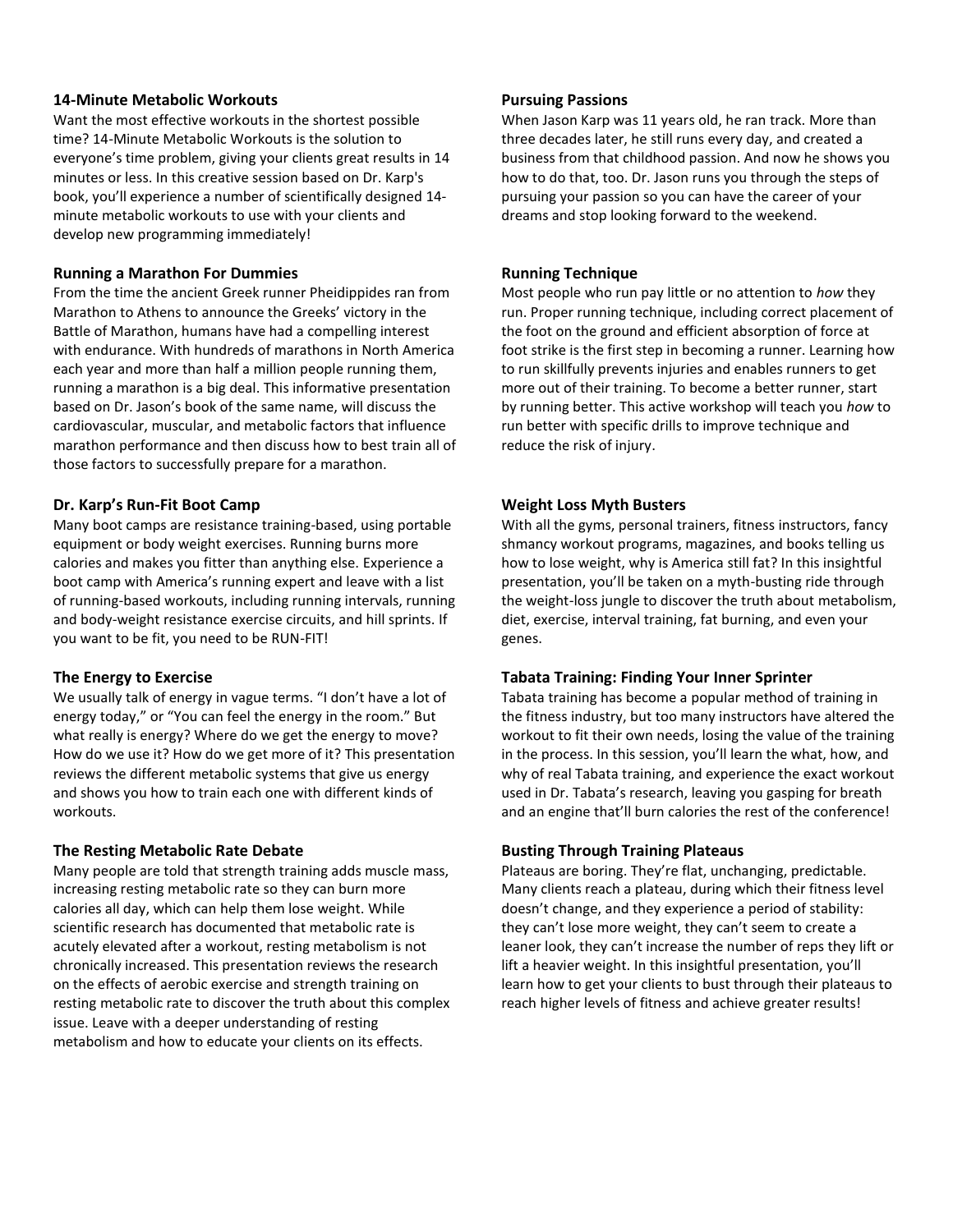#### **Fit for a Woman**

There's a natural rhythm to a woman, the ups and downs of the physiological roller coaster really being an ever-changing, but predictable, spiral. With a little knowledge and attention, you can gain clarity and control over your fitness experience and performance. During this insightful presentation, you'll dig deep into women's training with coach, physiologist, and author of *Running for Women* Dr. Jason Karp, as he provides comprehensive information on training women. Topics include training around the menstrual cycle, physiological effects of estrogen and progesterone, menopause, female athlete triad, and best times of the month for different types of workouts.

# **REVO₂LUTION RUNNING™: The New Treadmill Workout Experience**

What do you get when you mix a treadmill with group exercise with that place deep inside of you that no one else is privy to? REVO₂LUTION RUNNING™! Created by renowned running coach Dr. Jason Karp, REVO₂LUTION RUNNING™ is where Spinning meets the treadmill! During specific science-based treadmill workouts, including polarized intervals and team relays, you'll get twice the workout of indoor cycling in half the time. Get sculpted legs, a flat stomach, unbridled selfconfidence, and an inspiration that burns inside of you for the rest of your life. Join Dr. Jason as we turn group exercise on its feet for this one-of-a-kind group workout experience!

#### **Book Writing Master Class**

Whether you work in a gym or for yourself, writing magazine articles and books is a great way to gain exposure and distinguish yourself as an expert. From publishers to platforms and agents to authorship, 12-time bestselling book author and literary agent Dr. Jason Karp shares his successful method and shows you how to develop a book idea, write a book proposal, and get a book contract from a publisher. If your idea and writing are good enough, you can earn the opportunity to have Dr. Karp represent you as your literary agent. Time to write. Sharpen your pencil.

## **What Makes a Great Leader?**

Great leaders don't just develop people; they equip people to develop themselves by creating the environment for learning in addition to doling out the lessons. This presentation delves into what it takes to be a great leader, including personality, behavior, trust, vision, communication, power, influence, selfawareness, and emotional intelligence.

#### **The Top 3 Cardio Workouts**

Whether your clients are lawyers, businessmen, or soccer moms, they all want to see results from their workouts as fast as possible. Twenty minutes of slow cardio on the elliptical trainer or stationary bike at an intensity easy enough to read a magazine while exercising isn't going to cut it. What are the most potent workouts for getting fit? In this creative blend of simultaneous lecture and workshop, with activity and lecture going on at the same time, you'll learn all the specifics of the top 3 cardio workouts for burning calories and pushing fitness through the roof, with volunteers demonstrating each workout.

#### **Workout Periodization**

Anyone who understands training knows that you can't understand it. It's too complicated. That's what's so simple about it. This presentation, based on Dr. Karp's book, *Running Periodization*, shows you how to design training programs using several periodized approaches, including linear periodization, reverse linear periodization, block periodization, undulating periodization, and menstrual cycle periodization. We discuss how to work *on* your clients' training, not just *in* their training, to make you a world-class training strategist.

## **The Fat Burning Zone: Fact or Fiction?**

The most popular myth about exercise may be that there is a specific heart rate range in which you must exercise to burn fat. Does such a "fat burning zone" really exist? What happens if you venture out of that zone? Is that dangerous? This presentation takes you on a ride of the mythical fat burning zone, explaining fat use during and after exercise and how to become a better fat-burning machine!

## **Riches are in the Niches**

Do you train different types of clients, thinking that if you have a broad focus, you'll make more money than with a narrow one? When you were in high school, did your parents tell you to do many extracurricular activities to increase your chances of getting into college? In this workshop, you'll learn why your parents were wrong and how to choose and become a niche expert to rapidly grow your reputation and your business.